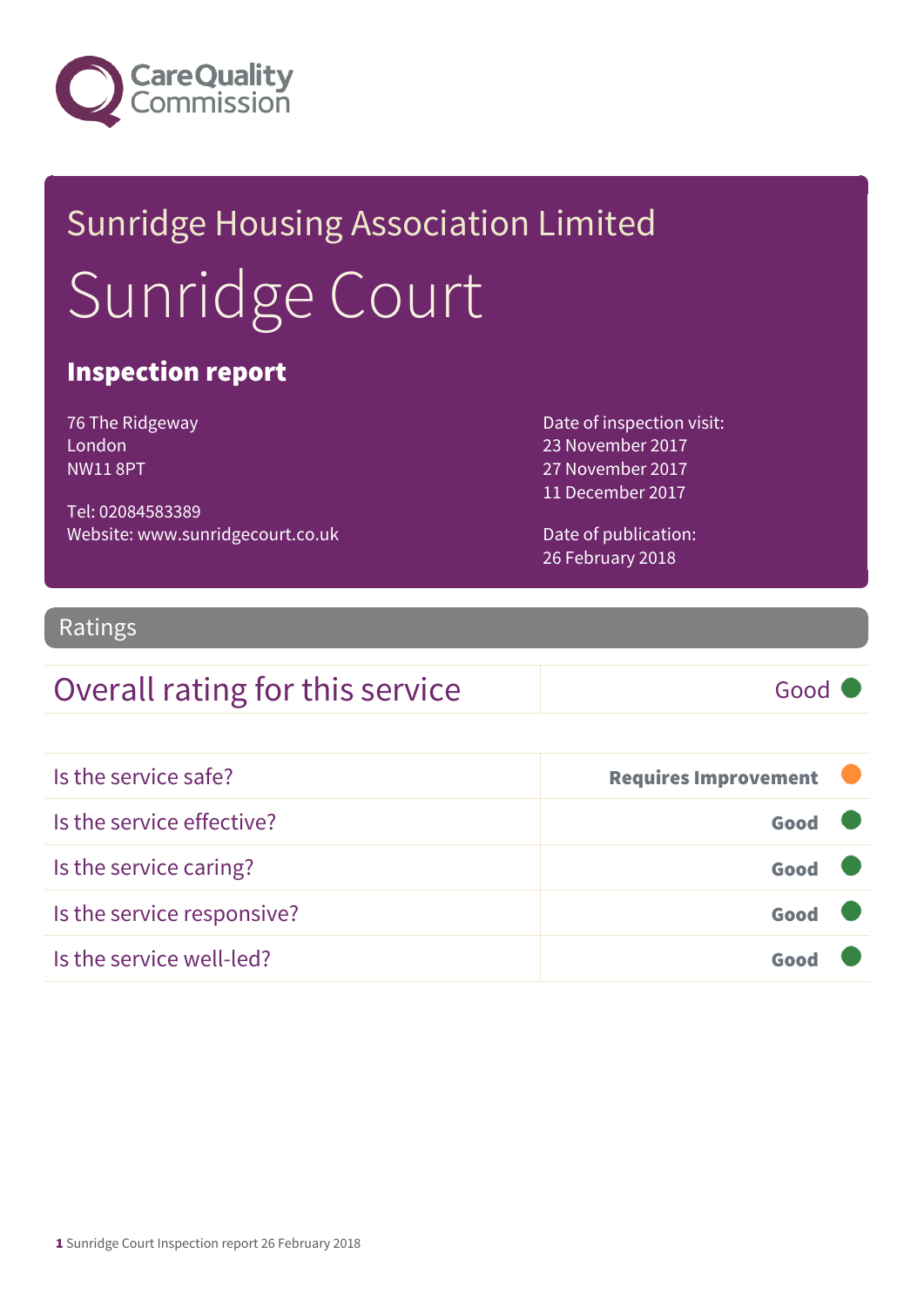## Summary of findings

### Overall summary

This inspection took place on 23 and 27 November and 11 December 2017. Sunridge Court is a 'care home'. People in care homes receive accommodation and nursing or personal care as a single package under one contractual agreement. CQC regulates both the premises and the care provided, and both were looked at during this inspection.

Sunridge Court accommodates 43 people in one purpose built building and caters specifically for the Jewish community. The home is over three floors, with the top floor being used for training purposes. There is a large living room with a sun lounge and people have access to a large well-kept garden. At the time of the inspection there were 40 people living in the home.

There was a registered manager in post. A registered manager is a person who has registered with the Care Quality Commission to manage the service. Like registered providers, they are 'registered persons'. Registered persons have legal responsibility for meeting the requirements in the Health and Social Care Act 2008 and associated Regulations about how the service is run.

At the last inspection on 22 and 28 January 2016 we asked the provider to take action to make improvements to how individual risks to people using the service were documented. This included guidance provided to staff to help minimise the known risks to people that they worked with. We also asked the provider to take action around providing staff with regular supervision and appraisal and to ensure that people's care was documented and delivered in line with The Mental Capacity Act 2005 (MCA). At this inspection we found that these actions had been completed.

We have made a recommendation about the safe management and documentation of medicines.

Risk assessments gave staff detailed guidance and ensured that risks were mitigated against in the least restrictive way. Risk assessments were reviewed and updated regularly.

Staff understood what safeguarding was and were aware of how to report any concerns if they had them.

People were supported to have maximum choice and control of their lives and staff supported them in the least restrictive way possible; the policies and systems in the service supported this practice.

Staff had received training in infection control and were aware of how to control and prevent infection.

Staff received regular, effective supervision and appraisal.

There were individualised care plans written from the point of view of the people that were supported. Care plans were detailed and provided enough information for staff to support people. Care plans were regularly reviewed and updated immediately if changes occurred.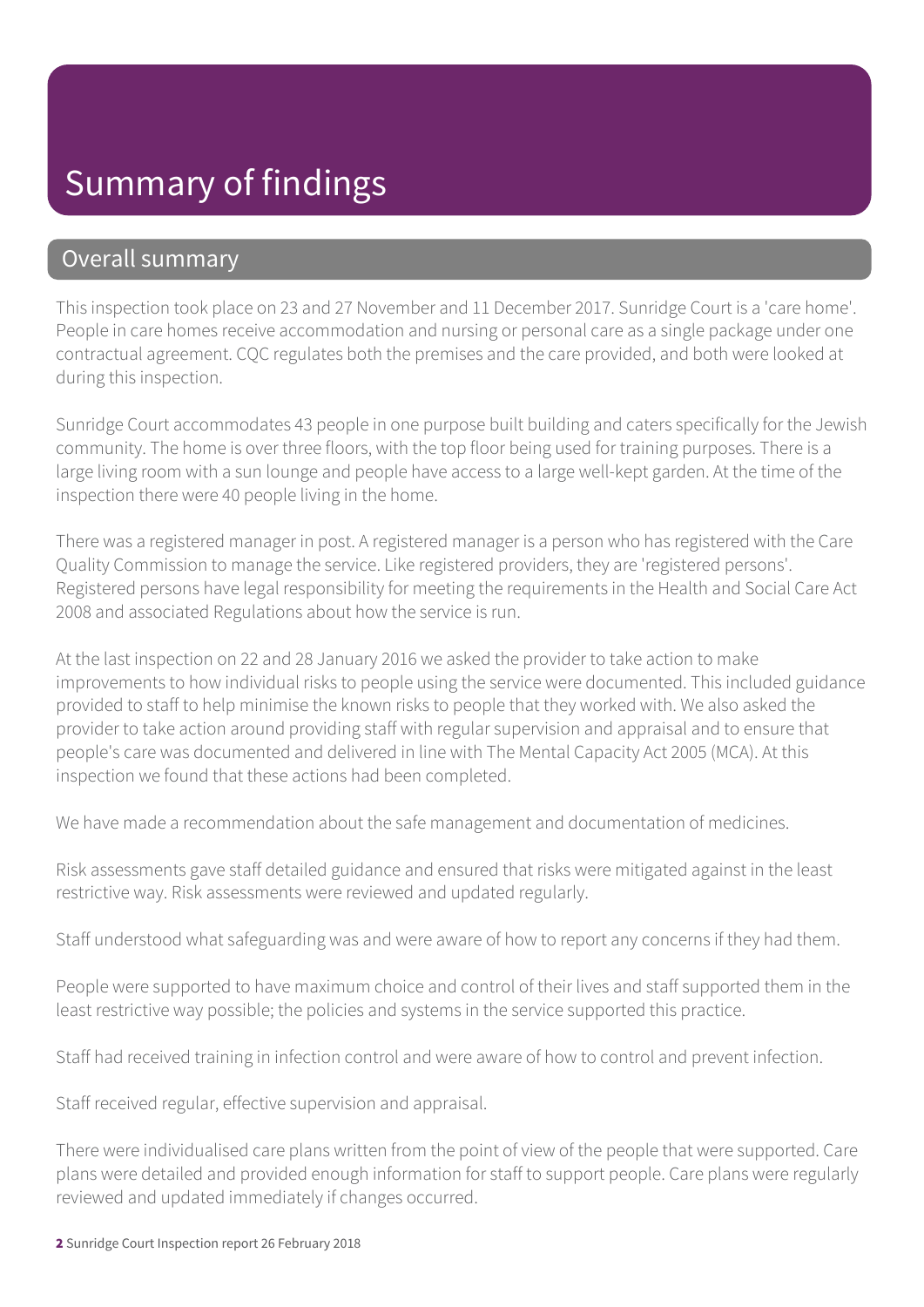People and relatives were encouraged to help plan end of life care in a tailored way. Staff were compassionate regarding caring for people at the end of their lives.

The home recognised that stimulation and enjoyment were essential to people's wellbeing. There was a wide variety of activities that people could choose to take part in. people were supported and encouraged to access the community and stay in contact with relatives and friends.

People were supported to communicate using technology and training for people around using the internet had been provided.

Staff, people and relatives were positive about the culture of the home and the management.

Audits were carried out across the service on a regular basis that looked at things like, medicines management, health and safety and the quality of care. Surveys were completed with people who used the service and their relatives. Where issues or concerns were identified, the manager used this as an opportunity for change to improve care for people.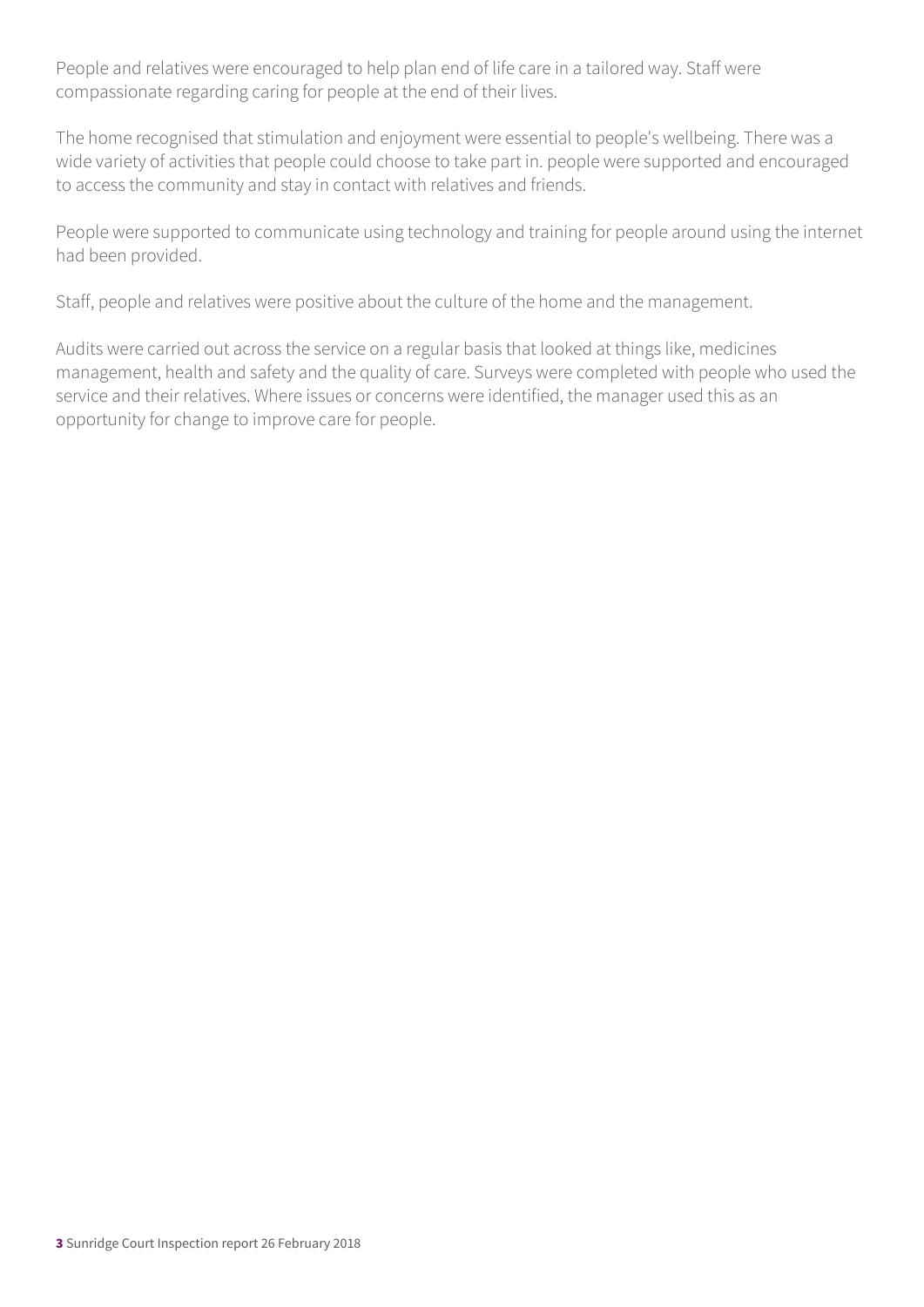### The five questions we ask about services and what we found

We always ask the following five questions of services.

The service was not always safe. Whilst medicines were generally managed well, there were some issues around documentation and recording. We have made a recommendation about this for the provider to improve in this area.

Staff were able to tell us how they could recognise abuse and knew how to report it appropriately. People were actively encouraged and supported to report concerns.

There were sufficient staff to ensure people's needs were met.

Risks for people who used the service were identified and comprehensive risk assessments were in place to ensure known risks were minimised.

The home had a good understanding of infection control and staff used personal protective equipment to ensure safe care.

#### Is the service effective?  $\Box$  Good  $\Box$  Good  $\Box$

The service was effective. Staff had on-going training to effectively carry out their role.

Staff were aware of the Mental Capacity Act 2005 (MCA) and the Depravation of Liberty Safeguards (DoLS).

Staff received regular supervision and appraisals. People were supported by staff who regularly reviewed their working practices.

Peoples healthcare needs were monitored and referrals made when necessary to ensure wellbeing. People were supported to access private healthcare if they wished.

People were supported to have enough to eat and drink so that their dietary needs were met.

### Is the service caring? The service caring of the service care  $\sim$  Good

The service was caring. People were supported in a kind and caring way and staff understood individual's needs.

Is the service safe? The service safe of the service safe of the service safe of the service safe of the service service service service service service service service service service service service service service servi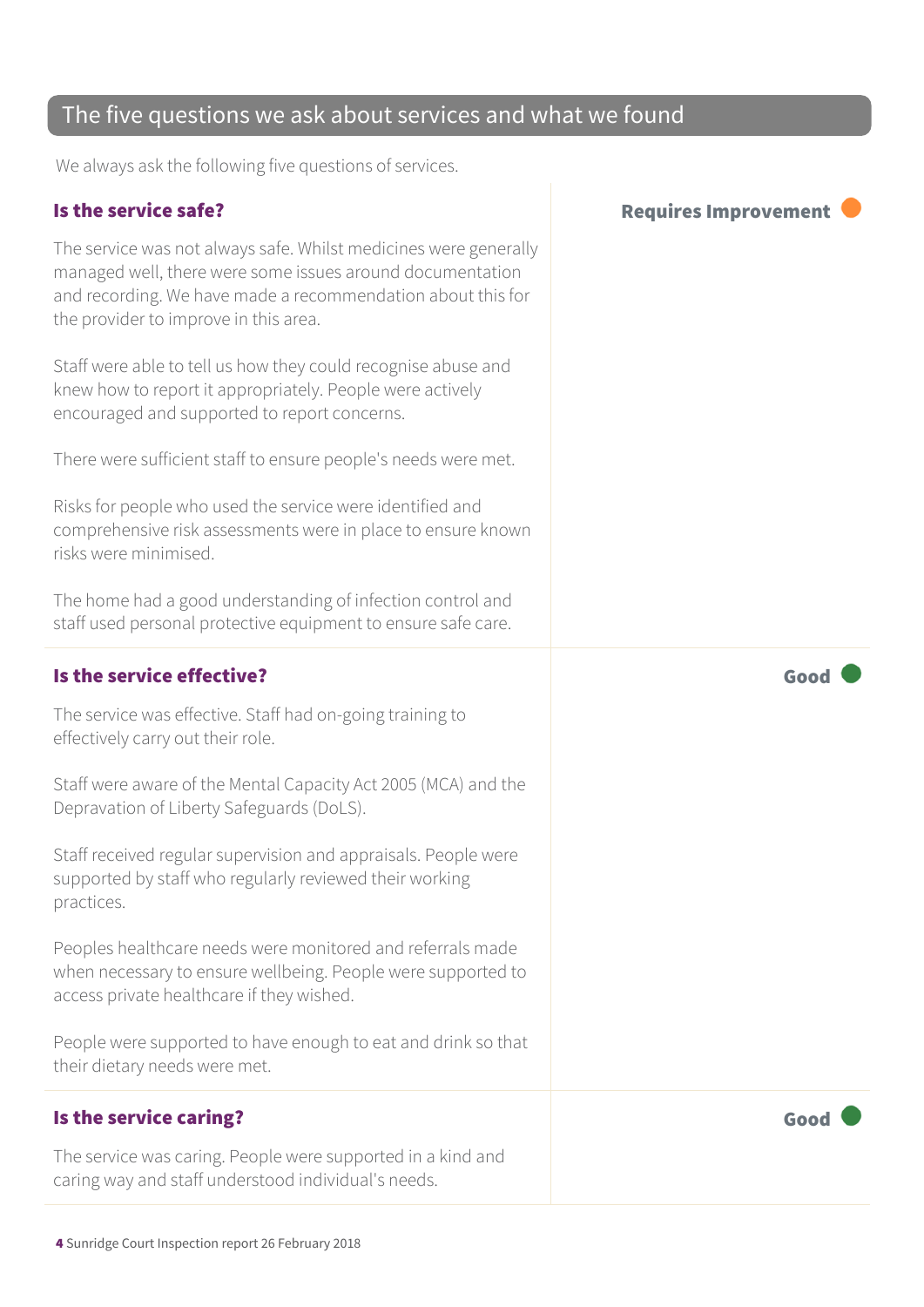| We observed that people were treated with respect and staff<br>maintained privacy and dignity. Staff treated people kindly and<br>were patient and kind in their interactions. |      |
|--------------------------------------------------------------------------------------------------------------------------------------------------------------------------------|------|
| People were encouraged to have input into their care.                                                                                                                          |      |
| Is the service responsive?                                                                                                                                                     | Good |
| The service was responsive. People's care was person centred<br>and planned in collaboration with them and where requested,<br>their relative's.                               |      |
| Staff were knowledgeable about people's individual support<br>needs, their interests and preferences.                                                                          |      |
| People were encouraged to be as independent as possible, be<br>part of the community and maintain relationships.                                                               |      |
| People knew how to make a complaint. There was an<br>appropriate complaints procedure in place. The home<br>responded appropriately to any complaints.                         |      |
| End of life care was compassionate and planned according to<br>people and relatives wishes.                                                                                    |      |
| Is the service well-led?                                                                                                                                                       | Good |
| The service was well led. There was good staff morale and<br>guidance from management.                                                                                         |      |
| The home had a positive open culture that encouraged learning.                                                                                                                 |      |
| Systems were in place to ensure the quality of the service people<br>received was assessed and monitored.                                                                      |      |
| There were systems in place to ensure learning and sharing best<br>practice which all staff were involved in.                                                                  |      |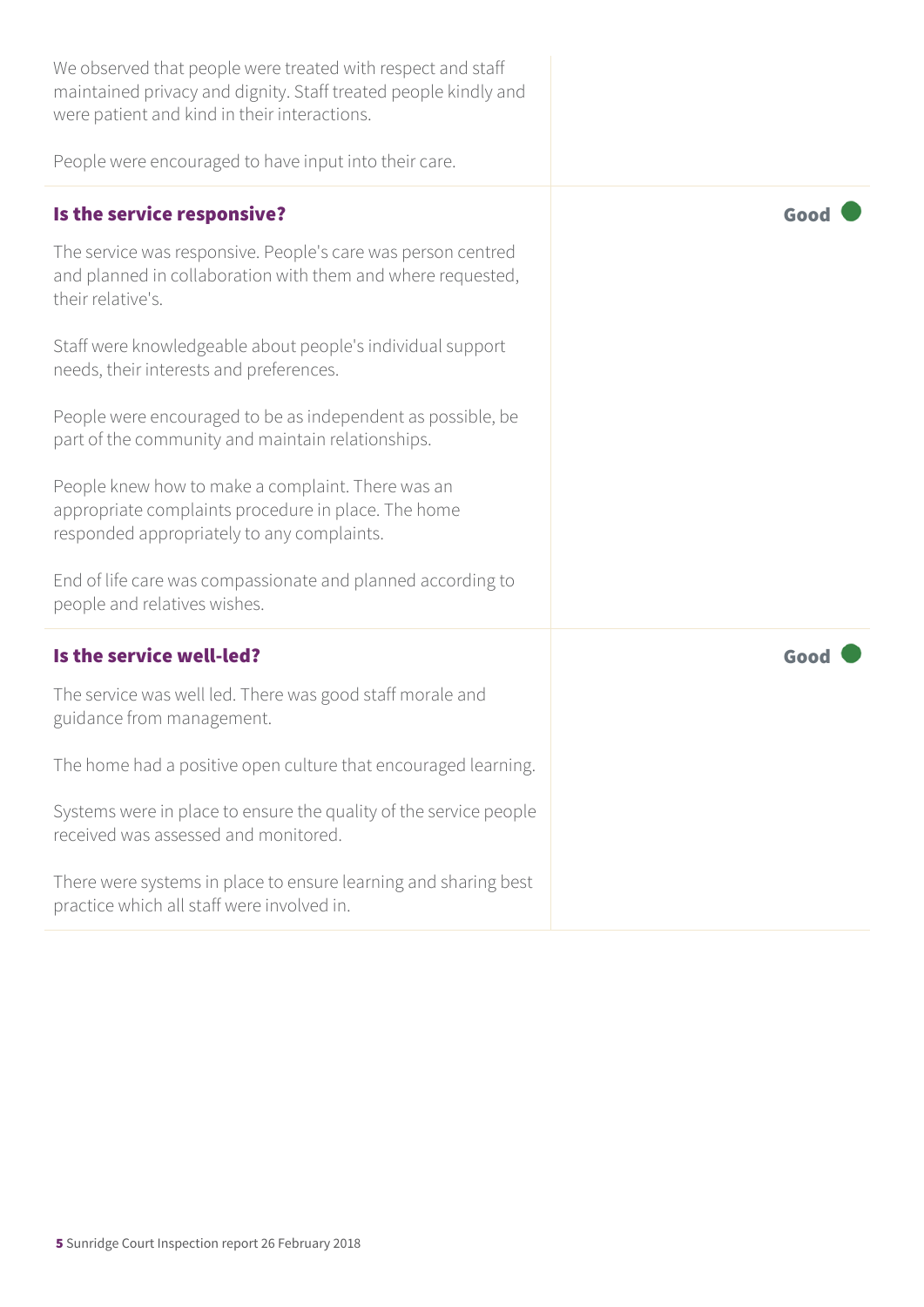

## Sunridge Court Detailed findings

## Background to this inspection

We carried out this inspection under Section 60 of the Health and Social Care Act 2008 as part of our regulatory functions. This inspection was planned to check whether the provider is meeting the legal requirements and regulations associated with the Health and Social Care Act 2008, to look at the overall quality of the service, and to provide a rating for the service under the Care Act 2014.

This inspection took place on 23 and 27 November and 11 December 2017. The inspection was carried out by one adult social care inspector and two experts by experience. An expert by experience is a person who has personal experience of using or caring for someone who uses this type of care service. One expert by experience attended the inspection and spoke with people to gain their views and opinions of the home. The second expert by experience supported this inspection by carrying out telephone calls to people's relatives following the inspection.

Following the last inspection we asked the provider to complete an action plan to show what they would do and by when to improve the key questions of safe and effective to at least good. This included information around safe medicines management, personal risk assessments for people living at Sunridge court, ensuring that the principles of the Mental Capacity Act 2005 (MCA) were being followed when working with vulnerable adults and supporting staff around supervision and appraisal to ensure that staff were adequately supported.

Before the inspection we looked at information that we had received about the service and formal notifications that the service had sent to the CQC. We also looked at safeguarding notifications that the provider had sent to us. Providers are required by law to inform CQC of any safeguarding issues within their service.

We used information the provider sent us on 6 March 2017 in the Provider Information Return. This is information we require providers to send us at least once annually to give some key information about the service, what the service does well and improvements they plan to make.

During the inspection we spoke with four staff including the registered manager, the executive director, two assistant managers and 15 people that were living at the home. We also spoke with a healthcare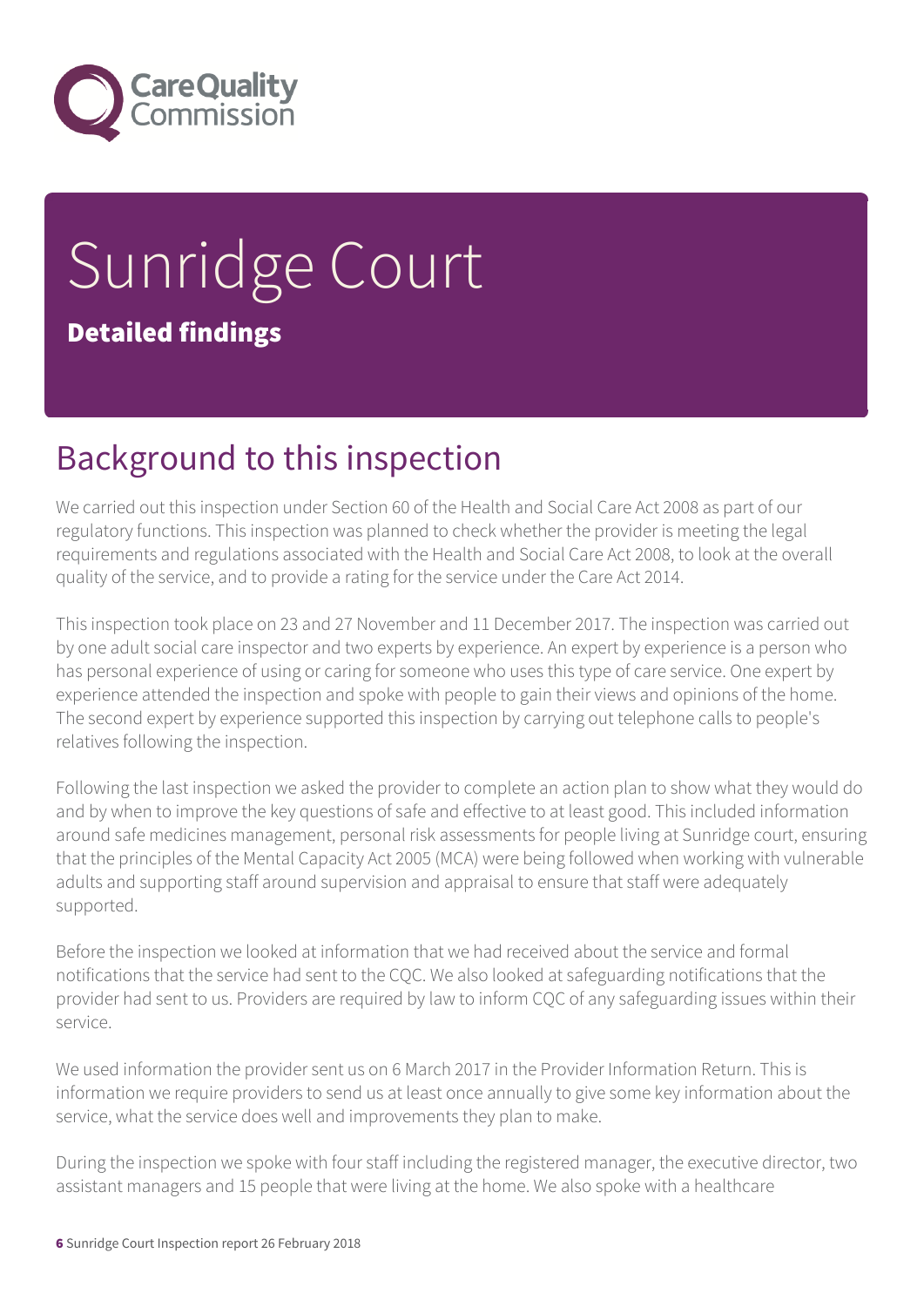professional and one relative that were visiting the home at the time of the inspection. We looked at six care records and risk assessments, eight staff files, and other paperwork related to the management of the service including staff training, quality assurance and rota systems. Following the inspection we spoke with eight relatives and four care staff.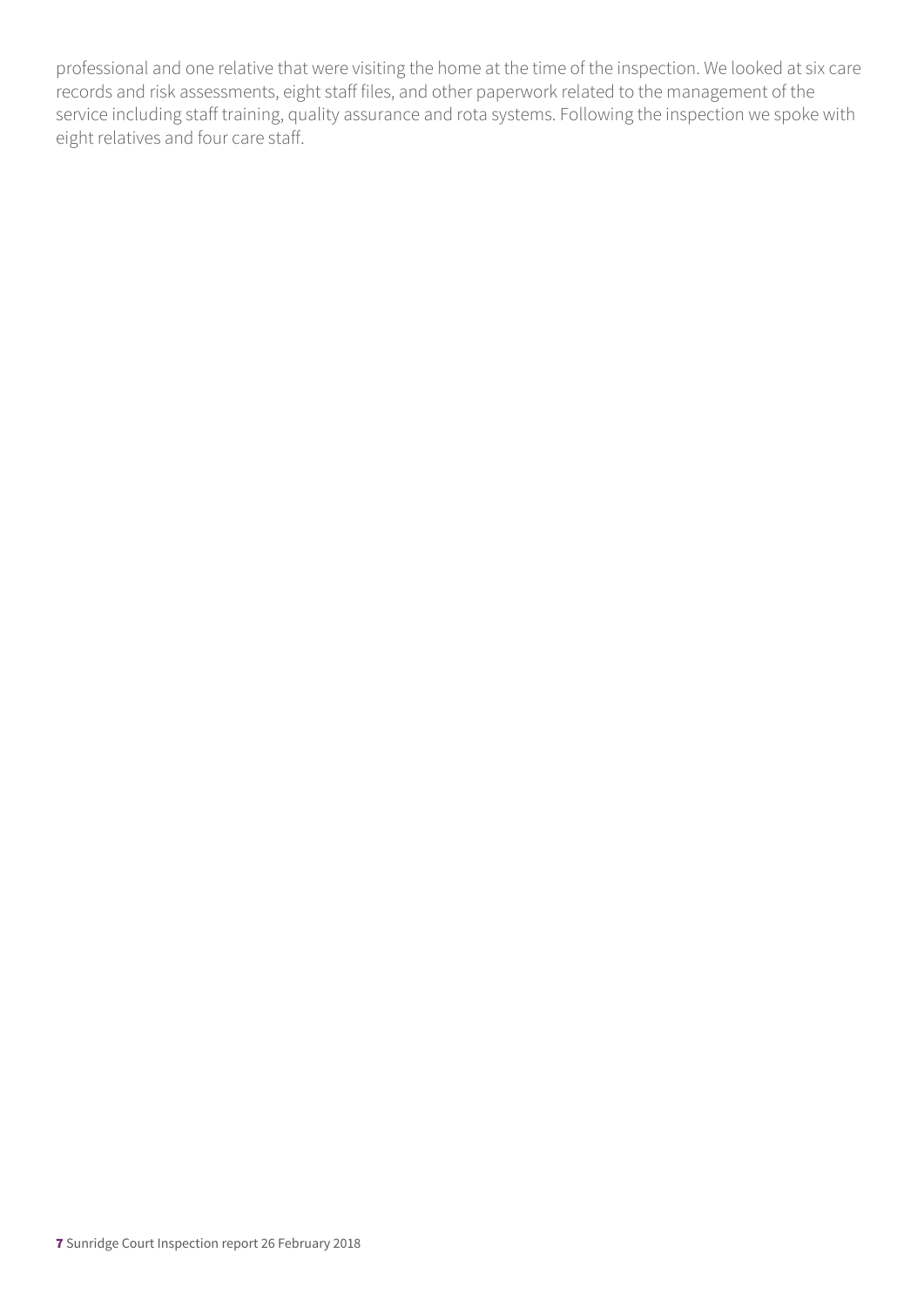## Is the service safe?

## Our findings

At our last inspection on 22 and 28 January 2016 we found that risk assessments did not always provide staff with adequate information on how to minimise identified risks to people living in the home. This was in breach of Regulation 12 of the Health and Social Care Act 2008 (Regulated Activities) Regulation 2014. At this inspection we found that the provider had addressed this issue.

Risk assessments were person centred and detailed focusing on what the risk to the person's well-being was and how staff could work effectively with the known risk. Personalised risk assessments were seen for issues including, the use of bedside rails, falls, using the stairs, going out alone and behaviour that challenged. Health conditions were explained, symptoms of ill-health and relapse were detailed and action staff should take was clearly documented.

At our last inspection we found that medicines were not always managed safely. Stocks of controlled drugs (CD) were not always recorded accurately. Controlled drugs are medicines that are included under The Misuse of Drugs Regulations (2001) because they have a higher potential for abuse. Medicines classed as controlled drugs have specific storage and administration procedures under the regulations. There was no person specific guidance in place for people receiving 'as needed' (PRN) medicines. 'As needed' medicines are medicines that are prescribed to people and given when required. This can include medicines that help people when they become anxious or are in pain. We also found that whilst medicines management audits had been carried out monthly, action points resulting from these audits had not been implemented. At this inspection we found that the provider had addressed these issues.

Medicines were stored securely in medicines trolleys and cupboards in a special medicines room which was clean and spacious. There were two CD cabinets attached to the wall in the medicines room. Stock and administration records for controlled drugs (CD) were accurate and we saw that all CD's were being recorded in the CD register and witnessed by two members of staff. Monthly audits of CD stock were being completed.

PRN protocols were available for people to support the use of medicines prescribed 'as needed'. We observed that staff did offer medicines prescribed as 'as needed' to people during lunch time medicine administration. However, we saw two people who were prescribed PRN paracetamol tablets but did not have accompanying PRN protocols. In one case, the care worker said that it was usual to give the paracetamol regularly because the resident was 'always in pain'. The provider's medicines policy stated 'Where a resident is prescribed 'When Required' medication, a specific plan for administering this 'When Required' must be documented in the medication care records'. Following the inspection the executive director sent us the PRN protocols for the two people receiving PRN paracetamol.

Staff recorded the administration of creams on two separate forms; MAR charts and topical MAR charts. However, we saw inconsistency in the records where staff were signing one or both forms. Therefore there was no assurance that people were receiving their topical preparations correctly. We raised this with the manager at the time of the inspection. On the second day of the inspection the registered manager showed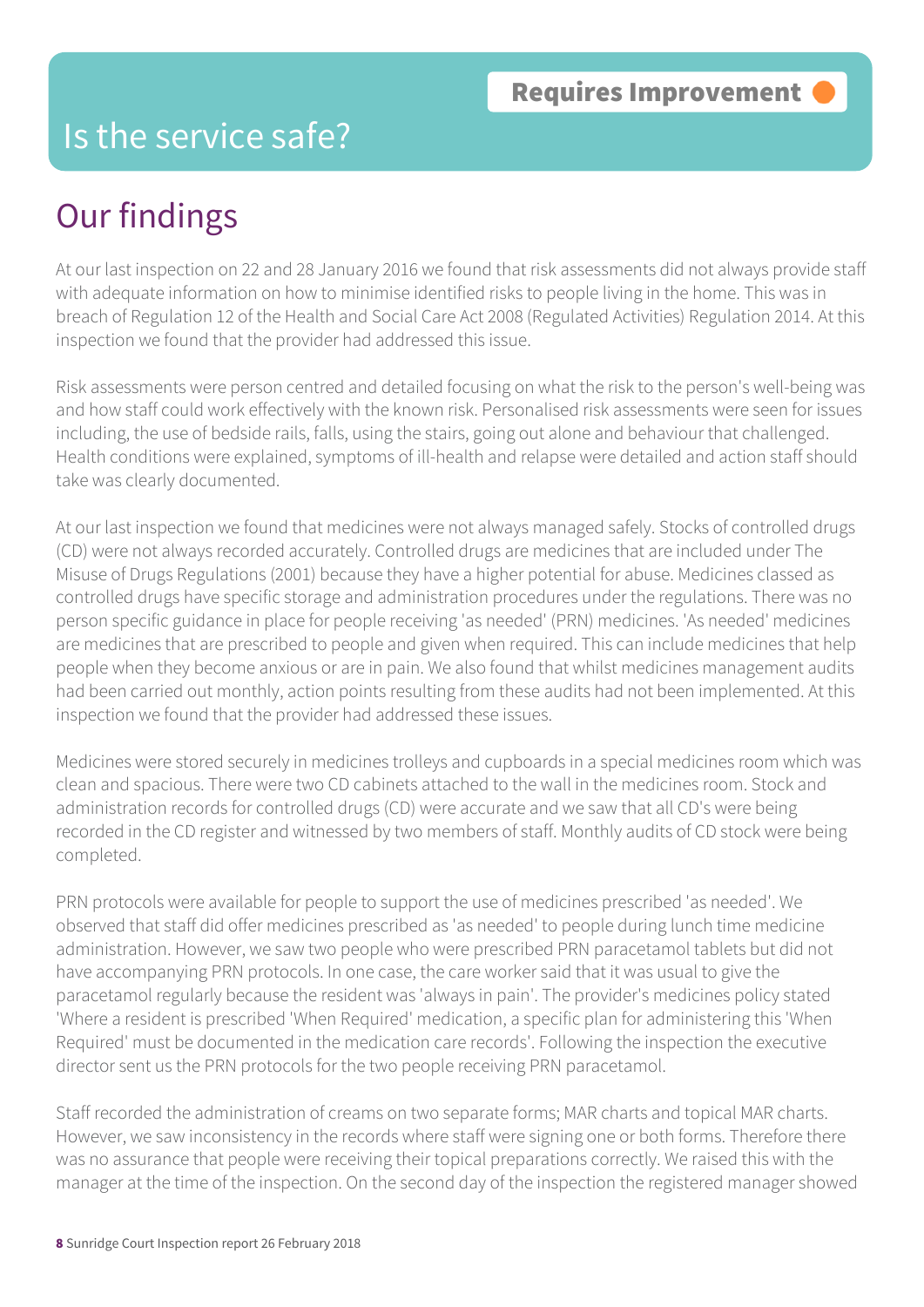us that topical creams had been removed from MAR charts and any topical medicines were now recorded on a topical MAR chart only. We saw that all people receiving topical medicines had individual MAR charts that were now located in their bedrooms. This included detail about where the topical medicine was to be applied. Staff that we spoke with were aware of the new procedure.

Staff told us that people receiving medicines that needed regular blood monitoring and dose changes were appropriately monitored. We saw clear records of the medicine warfarin, a medicine used to thin the blood, being monitored. Staff told us that the GP visited weekly and we saw documented evidence that medicines were reviewed during these visits.

People who were able and wished to do so were supported to manage their own medicines. We saw documented evidence of self-administration assessments for people that were managing their medicines. A relative said, "If she required it [help], they do offer. She is self-medicating."

Staff described a comprehensive competency based training process that was undertaken before being signed off to administer medicines. However, the associated documentation did not provide a clear summary of all the training that staff had undergone. We raised this with the manager at the time of the inspection who told us that new competency assessment documentation was being put in place. This was more narrative and would describe what the competency assessment looked at rather than a tick box format. Following the inspection the executive director sent us a copy of the new format competency assessment form. We also spoke with staff following the inspection who were able to describe what the competency assessment entailed and told us that they felt that the assessment ensured that they were competent to administer medicines. Staff commented, "After medication training they do a competency assessment. Observed how I did it on a medications round and that everything was right" and "It's [competency assessment] all about the medication, about the person and double checking everything and concentrating on ensuring it is done right. We can only administer once the competency assessment has been done."

At our last inspection we also found that minimum and maximum fridge temperatures of the fridge where specific medicines were kept were not recorded. On a number of occasions the recorded temperatures were outside the recommended range but no action had been taken. At this inspection we found that the maximum fridge temperature had continuously been recorded as 17°c since August 2017. This suggested that staff were not resetting the fridge thermometer on a daily basis. We discussed this with staff and found they were not aware that they were supposed to reset the thermometers daily. In addition, they had not sought advice for the high temperature reading of 17°c. Audits conducted by the local pharmacy who supply medicines to the home had not identified any issues with regards to temperature monitoring. Actual fridge temperatures were within the correct limits. We raised this with the registered manager at the time of the inspection who said that they would get the local pharmacy to come in and re-train staff on ensuring fridge temperatures were recorded correctly.

The Registered Manager told us medicines incidents were not formally recorded. Another member of staff said that if there was a medicines incident it would be reported directly to a manager. However, the Medicines Policy described a formal process for recording and investigating medicines incidents. Staff that we spoke with understood the procedure for reporting any medicines errors and said that these were always discussed and investigated.

Whilst medicines were generally well managed, there were some issues relating to training and staff understanding of medicines storage and correct documentation.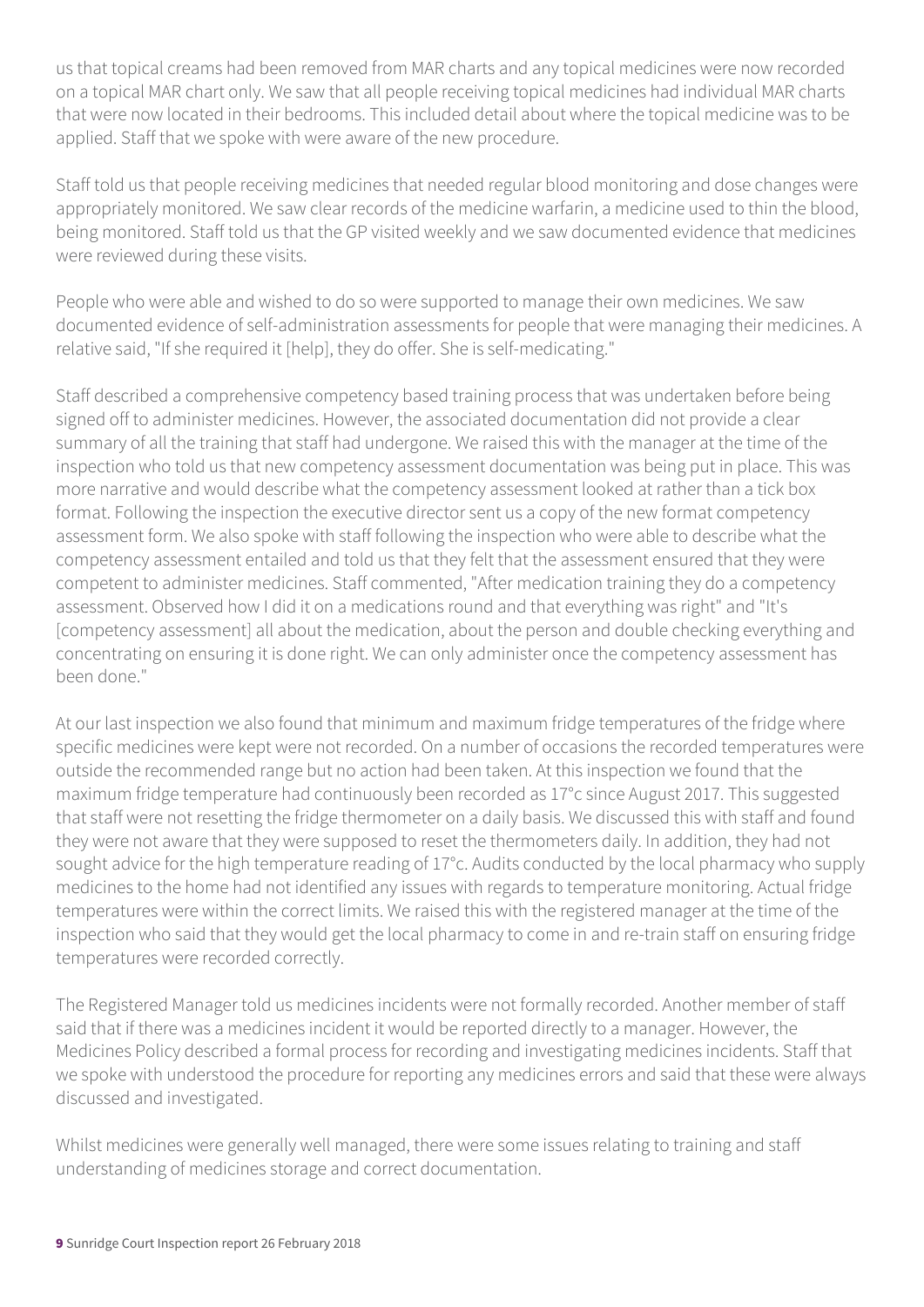We recommend that the provider seeks guidance from a reputable source around management of medicines within a care home setting.

Relatives were positive about the way that people's medicines were managed by the home. Comments included, "Yes it's provided by the doctor and they monitor it", "Oh yes, definitely [receives medicines] at all times. It's very controlled. They apply it at regular scheduled times. Occasionally she has to wait, but nothing major. Certainly what is expected" and "Yes, they manage medication and I've seen the records and I'm happy." Other relatives confirmed that their relative managed their own medicines but said that the home offered to help with medicines if necessary.

At our last inspection we found that staff recruitment was not always safe. We found that for two staff there were no references on file, interview assessments had not been documented in staff files in line with the provider's recruitment policy. This was in breach of Regulation 19 of the Health and Social Care Act 2008 (Regulated Activities) Regulation 2014. At this inspection we found that the provider had addressed this issue.

The service followed safe recruitment practices. We looked at eight staff files which showed preemployment checks such as two satisfactory references from their previous employer, photographic identification, their application form, a recent criminal records check and eligibility to work in the UK. This minimised the risk of people being cared for by staff who were inappropriate for the role. Where a staff member was new, we saw that interview assessments were on file. Since the last inspection a staff file audit form had been put in place that checked all required documentation was present. The recruitment policy had been updated since the last inspection and the provider now re-applied for staff members' criminal record checks every three years in line with best practice. Where volunteers applied to work at the home, they underwent interviews, criminal records checks and references were obtained prior to starting as a volunteer.

All staff members that we spoke with were able to explain how they would keep people safe and understood how to report any concerns where they felt people were at risk of harm. Staff were able to explain different types of abuse and how to recognise it. Staff comments about safeguarding included, "Any abuse or neglect, we have to protect them from things like financial abuse, physical abuse and so on. We would report to the manager about that. We can contact CQC if necessary. It's our job to always report." Staff understood what whistleblowing was and knew how to report concerns if necessary.

People told us that they felt safe living at Sunridge Court. People told us, "Safe? Oh, yes. The staff are wonderful", "They [staff] check on me and stay overnight. It's wonderful" and "If you need help they will come. Anything they are not sure of they will get an ambulance." Relative's comments included, "I have no reason to think otherwise [about safety]. Yeah, she has all the equipment to press buttons, so there's no reason for me to think otherwise", "I certainly do [feel relative is safe] because anytime there's been any sort of crisis they've always been there. I've never had any doubt they won't be available" and "Yes, she is safe. The care she receives I find is first class and the main thing is she is happy and safe. She's comfortable. Everything I've seen is first class. She's completely of sound mind. If there is something wrong she's quite capable of complaining."

There were sufficient staff to allow person centred care. We asked the executive director how staffing levels were determined to ensure that the needs of people were met. The executive director told us and we saw that each person had a dependency analysis completed each month. However, this was not used to guide staffing levels but did give guidance on when people's needs changed. The executive director told us that, "We run on a one to five ratio, predominantly based on the number of residents. If we know extra staffing is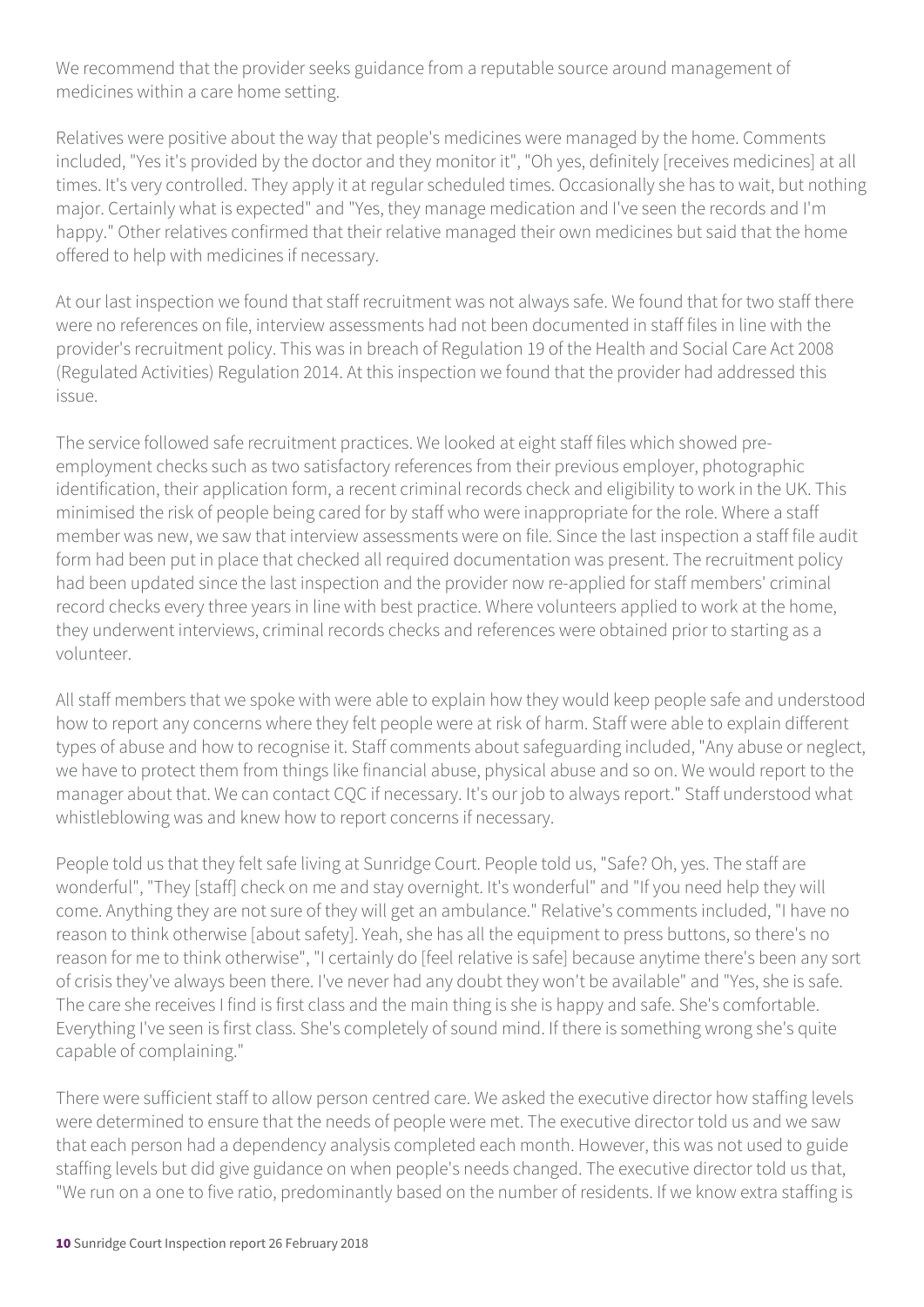needed we will put in extra staff. For example, on a Wednesday we have a GP round so we always put on extra." Relatives and people that we spoke with felt there were enough staff on duty both during the day and at night time to ensure people's needs were met.

The home assessed people's potential for developing pressure ulcers by using the Waterlow scale. The Waterlow scale is a specific way of estimating the risk to an individual of developing a pressure ulcer. If an individual is classed as medium or high risk their pressure mattress suitability is re-assessed. Records showed that Waterlow assessments were completed each month for people that were at risk. Where a person had been identified and assessed as high risk, they had been referred for further assessment for appropriate equipment to a tissue viability nurse and we saw that the appropriate equipment had been put in place.

Accidents and incidents were documented. The incident itself and the immediate action had been recorded. Incident reports also included the details of any follow-up action and people's care plans were updated if necessary.

The home ensured that staff understood infection control and how to protect people from infection. Staff had been trained in infection control and the service ensured adequate supplies of personal protective equipment (PPE) such as gloves, aprons and shoe covers were available. Staff told us that they always had access to PPE. We observed staff using PPE throughout the inspection.

All bedrooms and bathrooms had a call bell system in case people required help. We saw in one person's care plan that they were unable to use the standard call bell that were provided for people in their rooms due to a disability. The home had purchased a large call bell that ensured that the person would always be able to call for help if necessary. This showed that the home treated people in a person centred way and took individual needs into account.

The home had up to date maintenance checks for gas, electrical installation and fire equipment. Staff understood how to report any maintenance issues regarding the building.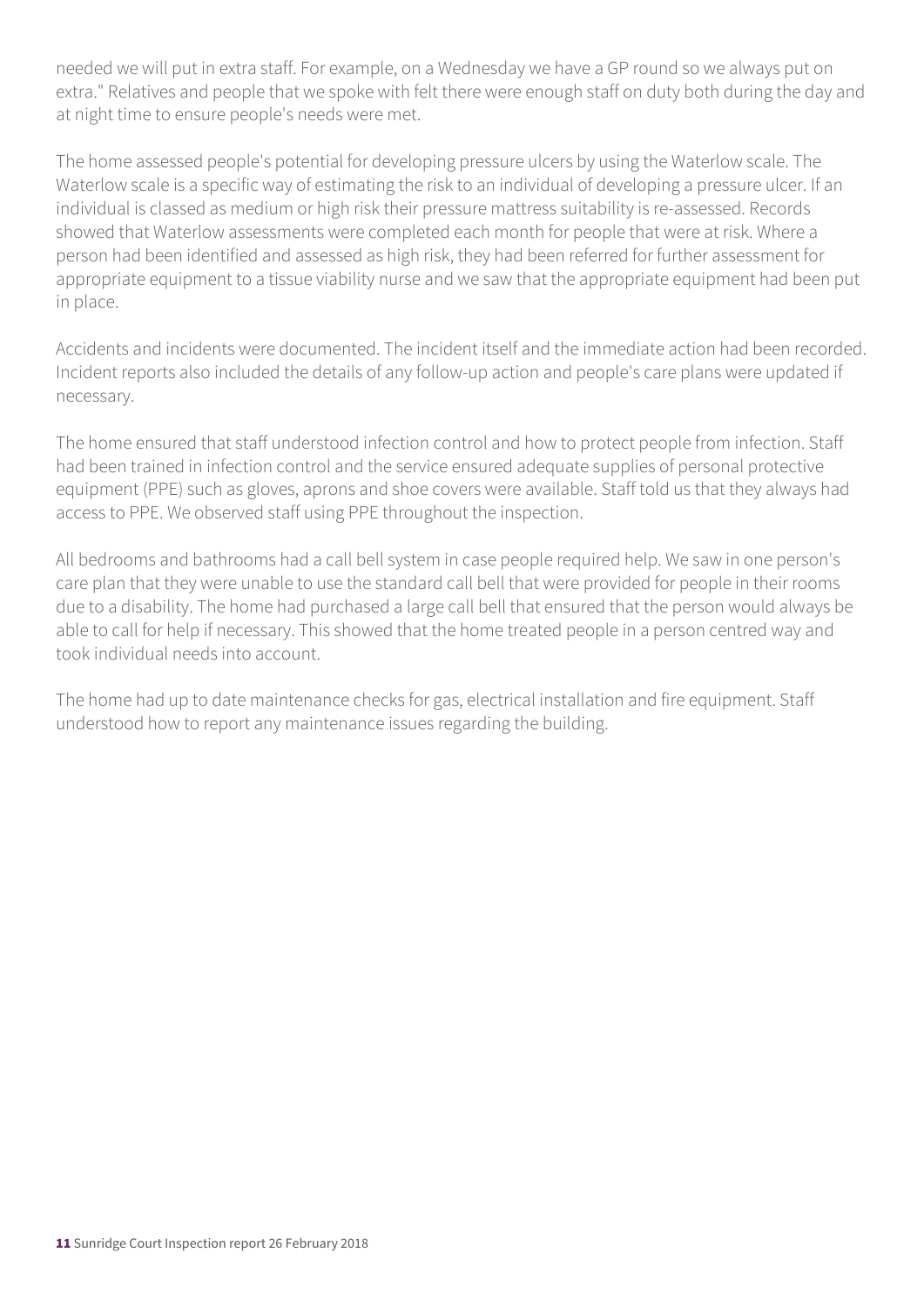## Is the service effective?

## Our findings

At our last inspection we found that staff did not receive regular supervision and no staff had received an appraisal. The executive director told us following the inspection that they had developed a supervision and appraisal matrix and would aim to conduct supervision every two months. This was evidenced in the updated action plan submitted by the provider. This was in breach of Regulation 18 of the Health and Social Care Act 2008 (Regulated Activities) Regulation 2014. At this inspection we found that the provider had addressed this issue.

Staff told us and records confirmed they were supported through regular supervisions. We saw that new staff received monthly supervision until the end of their probationary period. Following this staff received supervision every two months. A staff member said, "Yes, we do supervision. When you start it's once every month during your probation and then once every two months. We can raise concerns and it's when the manager can tell you how you are working." All staff that had been working at the home for more than a year had received an annual appraisal.

Staff received a comprehensive induction when they started to work at the home. This included, getting to know the people who lived at the home, understanding policies and procedures as well as mandatory training such as medicines, safeguarding and manual handling. The executive director told us, "All staff have a minimum of two weeks shadowing with a senior carer. They then have a meeting with the registered manager to decide if more shadowing is necessary and will continue to shadow until we and they are satisfied that competencies have been met."

Records showed and staff told us that they were provided with training to enable them to carry out their role. Training records showed when staff had completed training and when they needed to refresh specific training such as, safeguarding, MCA, manual handling and health and safety. The executive director told us, and we saw that, "All mandatory training is completed in April and May with updates in October. There are specific courses done for individuals if they start before or after these times." On the first day of the inspection there was a planned staff training morning around health and safety. Staff also received training in specialist areas such as dementia care which looked at how to support people living with dementia in a person centred way.

The Mental Capacity Act 2005 (MCA) provides a legal framework for making particular decisions on behalf of people who may lack the mental capacity to do so for themselves. The Act requires that, as far as possible, people make their own decisions and are helped to do so when needed. When they lack mental capacity to take particular decisions, any made on their behalf must be in their best interests and as least restrictive as possible.

People can only be deprived of their liberty so that they can receive care and treatment when this is in their best interests and legally authorised under the MCA. The authorisation procedures for this in care homes and hospitals are called the Deprivation of Liberty Safeguards (DoLS).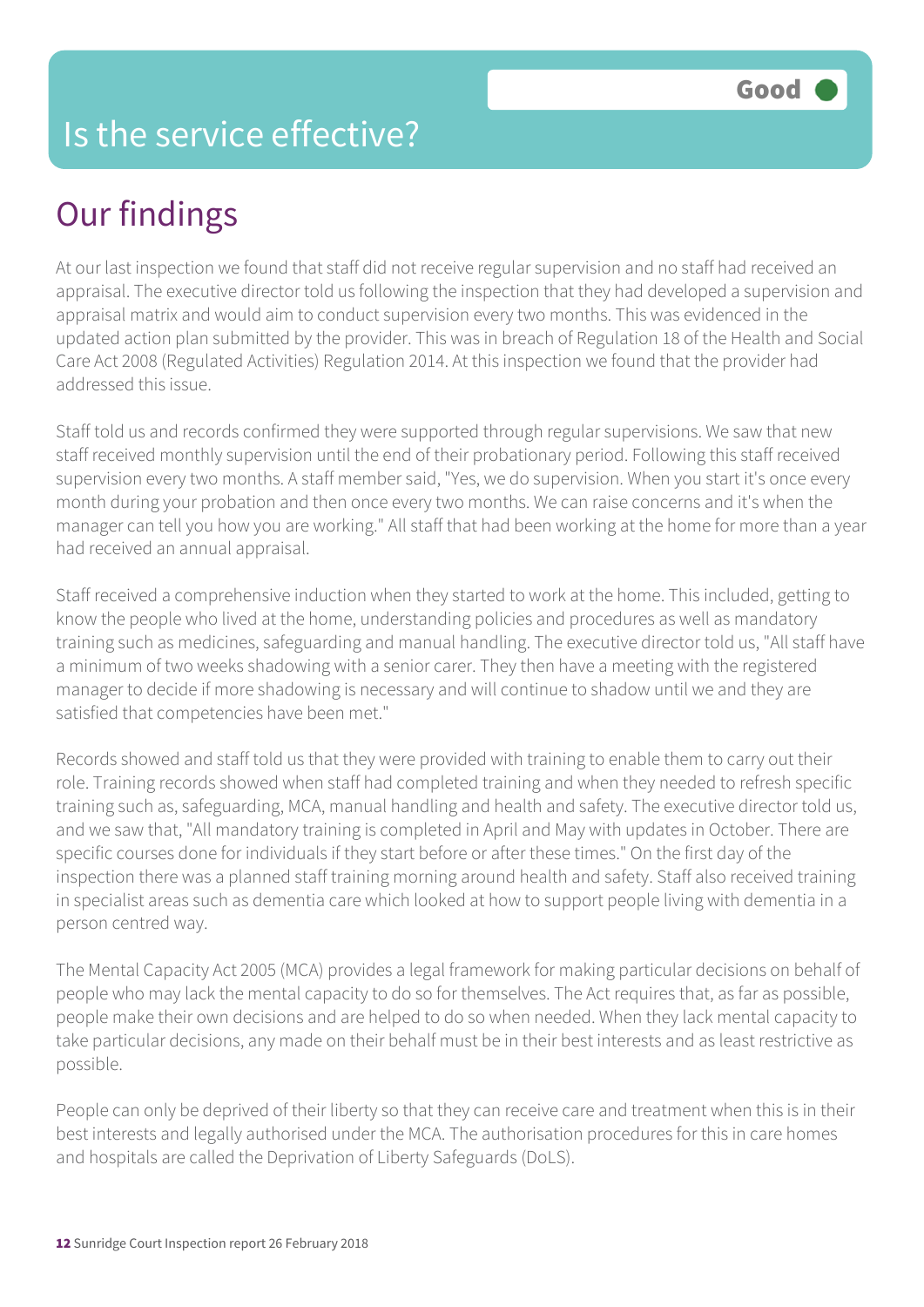We checked whether the service was working within the principles of the MCA, and whether any conditions on authorisations to deprive a person of their liberty were being met.

At our last inspection we found that consent to care and treatment was not sought in line with legislation and guidance. We found that for one person their 'Do Not Attempt Resuscitation' (DNAR) form indicated that they did not have capacity to understand resuscitation. However, they did not have a mental capacity assessment to assess the person's capacity before this decision was made on their behalf. Mental health assessments seen on file were incomplete with most sections blank. Care plans were not signed by people using the service. At this inspection we found that the provider had addressed this issue.

The registered manager confirmed that everyone currently living at Sunridge Court had capacity and therefore no people were subject to a DoLS. Although people had capacity, the home worked with a lot of people that were quite elderly and wanted their relatives involved in their care. We saw that people had signed their care plans. Where people's relatives were involved because they wanted them to be rather than because they lacked capacity this was documented in people's care plans. We asked the registered manager if MCA was reviewed, the registered manager told us, "If we notice any changes with a person that may indicate there may be an issue with capacity we will review."

We saw Do Not Attempt Cardio Pulmonary Resuscitation (DNACPR) form in place for two people. These had been signed by the people, their relatives and a healthcare professional. We also saw one form where the person and healthcare professionals had documented that they required to be resuscitated should the need arise.

Staff had received training around DoLS and the MCA and records showed that this was refreshed on an annual basis. Staff understood the principles of the MCA and how this impacted on working with people. One staff member said, "Some people can't make decisions themselves. Where people can make decisions we must give them choice. Some people with dementia or mental health may not be able to make a decision and they would need a best interests meeting and someone who can make a decision on their behalf."

The home catered for the Jewish community and all food provided complied with cultural requirements. The executive director told us that all food provided was kosher. The catering was outsourced to an external catering company but the home had oversight of the food provided. We looked at the kitchen which was clean and tidy. Fridges and freezers were clean, well-stocked and any opened food labelled with when it had been opened and needed to be discarded. The home had recently received a five star rating form the environmental health department. There was guidance on the kitchen wall for the chef and staff around any allergies people had and guidance on diabetic diets. There were no people living in the home at the time of the inspection that had a specialist diet.

We asked people if they had choice when it came to meal times and snacks. People told us, "Everyone has different standards. They are willing to help you. They discovered ice cream for diabetics", "I am fussy but we have a lot of meetings. If you want a snack you can help yourself" and "I have never asked for snack or a drink but most days there is someone in the kitchen." There were four meal choices for each meal including, fish, meat and a vegetarian option. A menu was clearly displayed in the dining room for people to read. We saw that tea and coffee facilities were available in the dining room throughout the day. Snacks such as fresh pastries, fruit and crisps were also readily available and well stocked.

During the inspection we observed a lunch and dinner sitting. Tables were laid nicely with cutlery, napkins and fresh flowers. We saw that people were greeted warmly by staff and asked what their preference of food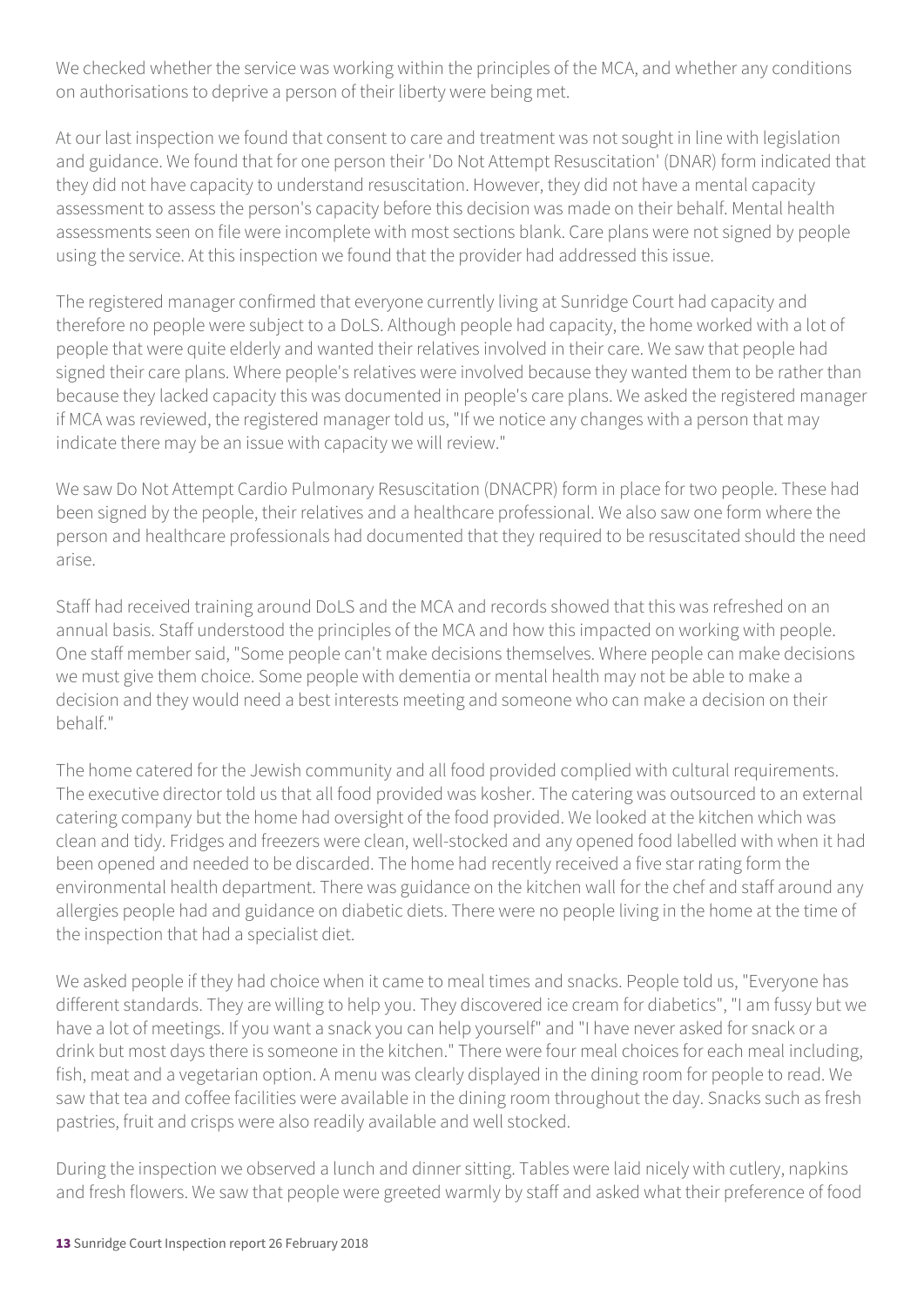was before being served. The registered manager was also present, greeting people and circulating the dining room to speak to people. People were served in a timely manner and food looked and smelled appetising.

Comments from relatives regarding the food included, "I think so [relative likes the food]. She's never complained", "It's on and off. That's the only thing she's not happy with. They're quite accommodating, it's just the cooking is not great, "Yeah he does, he really does like the food" and "She's happy with it. I think at the beginning a couple of years ago there were issues with the food, but it's all been put right."

Staff had regular handovers at the beginning of each shift and we saw that people's daily progress was documented in their daily notes. One staff member told us, "If anything changes, anything to do with residents, we are always updated at the beginning of every shift." A relative told us, "The communication between staff is good. At handover they leave each other notes."

People's personal files had details of healthcare visits, appointments and reviews such as dentists, doctors and opticians. Guidance given by professionals was included in people's care plans and updated if necessary. For example, we saw where a person had been discharged from hospital and their care plan had been updated to include physiotherapy appointments and how staff should support them. A healthcare professional told us, "They liaise very well with me. I give instructions if need be and I write it in the care plan when I have been. If I didn't document they [staff] would be running after me." People were able to access healthcare with support from staff where required and some people were supported to access private healthcare providers of their choice. Staff said that they knew about people's individual healthcare and how to refer people to the appropriate healthcare professionals.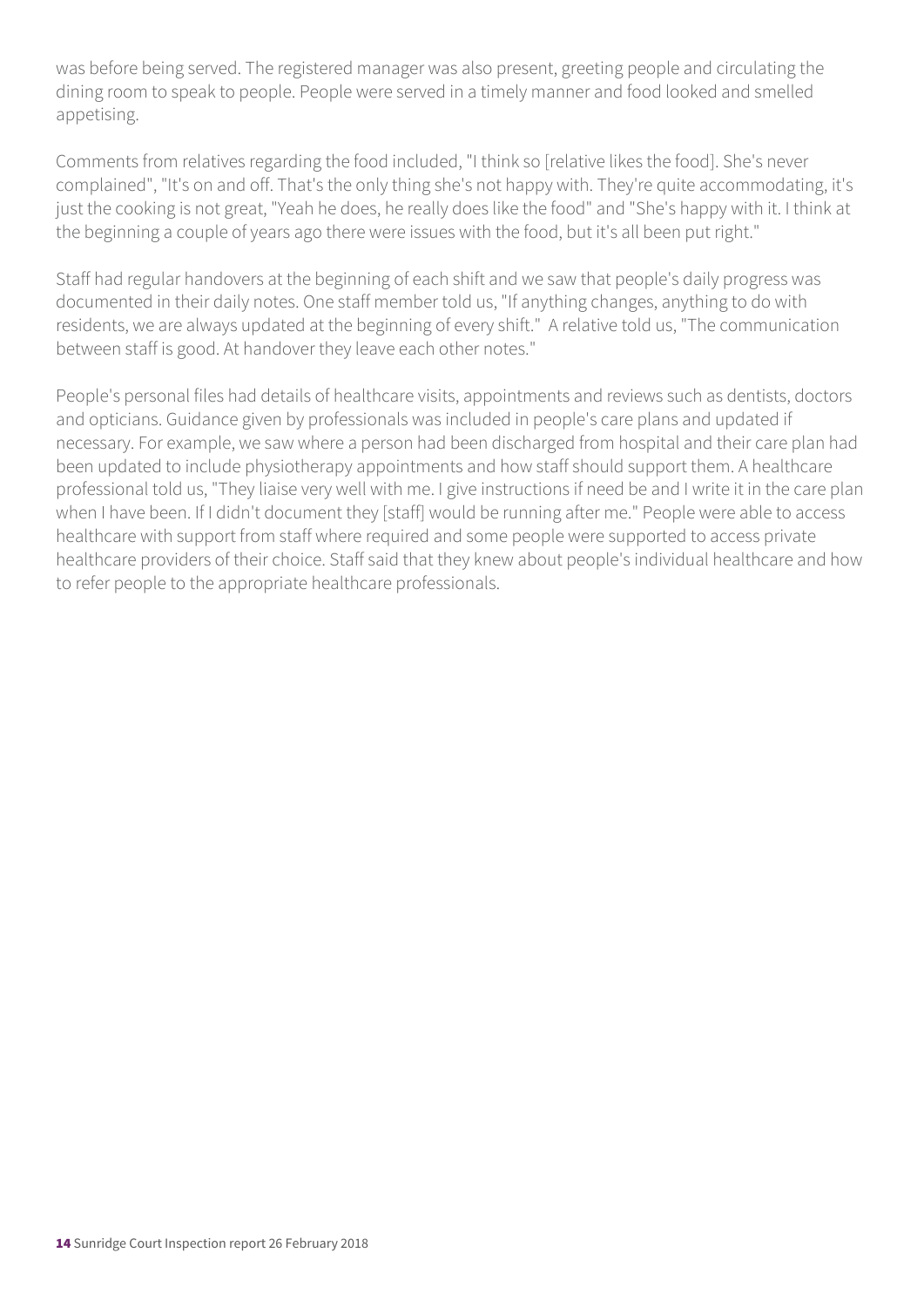## Our findings

We asked people if they thought that staff were kind and caring. People were positive about the staff and told us that they felt cared for. Comments from people included, "Everyone is very helpful and nice", "There are some lovely staff" and "They never got it wrong, I feel cared for and looked after." A relative said, "We hadn't needed the staff but when we did they have been unbelievable." A healthcare professional told us, "I would recommend it [the home]. I think the care staff are pretty good and pretty caring."

We asked relatives if they felt staff treated their relative with dignity and respect. Feedback included, "Yes. That's what I perceive when I see them. It's just clear to me", "[Relative] is in the position where she is able to complain if she needs to. All the carers seem to be quite fond of her. She's comfortable in where she is. I would say she loves it here, she says that we made a good choice moving her there", "Definitely. They always been very nice to her, they always have a chat with her and ask if she wants a cup of tea or coffee" and "Oh yes. It's a banter relationship as well. She can do her bit back as well."

Staff understood the importance of maintaining people's dignity. We asked staff how they ensured that they maintained people's dignity and treated them with respect. Staff comments included, "First and foremost, when you go into the room, you tell them good morning. If the individual needs personal care you make sure the door is closed and the curtains are closed. You deal with people how you would want to be treated. I offer them a cup of tea and ensure they are ready before personal care starts" and "You need to spend time with people before doing things. Kindness and compassion costs nothing."

We observed staff knocking on people's bedroom doors and waiting for a response before going in. People told us and we saw that they had keys to their bedrooms. One person said, "It's my home. They [staff] never go in without my say so." A relative commented, "They're always very polite to her. They're very caring. Even the cleaners don't just walk in; they always knock on the door. They treat her very well."

We observed several people coming into the office with questions and requests throughout the two days of the inspection. All people were greeted warmly and staff answered their questions in an appropriate way. We saw that one person came in to talk about their finances. The executive director told us that the person had always been used to having a 'rent book' in the past that documented their monthly payments and that their payments were electronically transferred at the home. To help the person feel confident and assured, the home had created a rent book that the person would take to the office and staff would sign each month.

The executive director told us that people were involved in the religious aspects of the home. Friday Shabbat dinners were held each week with people taking it in turns to say prayers. On Saturday mornings there were services held by volunteers from the local community, which people could chose to attend. A person told us that when they could not continue to attend his synagogue because it was too far they had services in the activity room that they volunteered at and said, "I am happy to do it." The executive director told us, "The Rabbi comes in on major Jewish holidays." We saw that all religious events were displayed on the communal noticeboard. A relative told us, "Staff have a respect for the religious culture."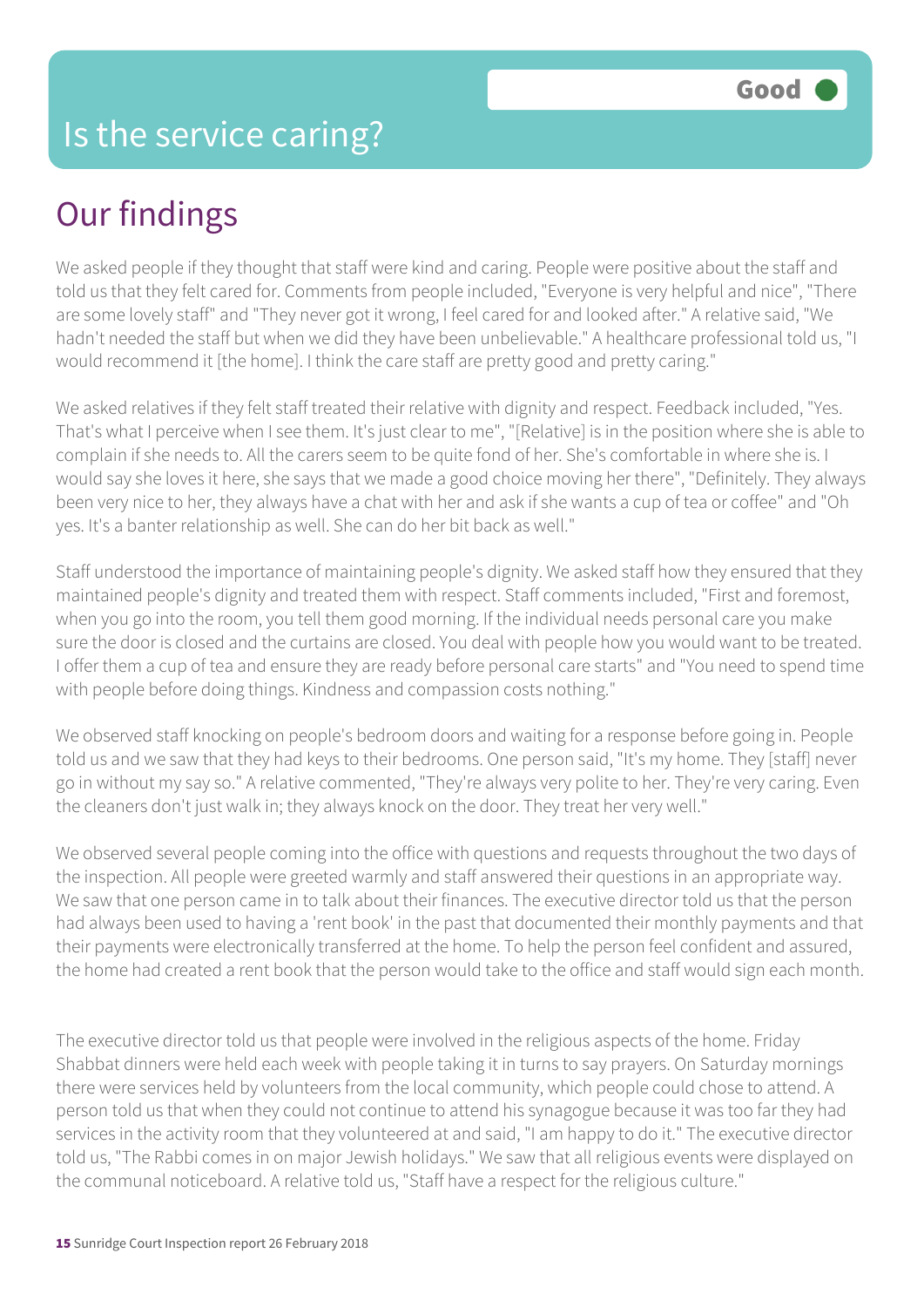Several of the people living at the home were celebrating their 100 plus birthdays in the coming weeks. The home had made plans to ensure that birthdays were celebrated with events that meant something to the person and involved family and friends. For one person, they were getting in a large choir as the person had been very involved with music. One person told us, "Staff make parties fun and make an effort."

We asked relatives, if appropriate and their relative wanted them to be, had they been involved in the care plan process? Relatives said, "Yeah actually saw it [the care plan] on Sunday", "Yes. I didn't ask for it, they asked me to come and read it" and "Not recently, but I have discussed it with them. I have addressed it recently with her medication."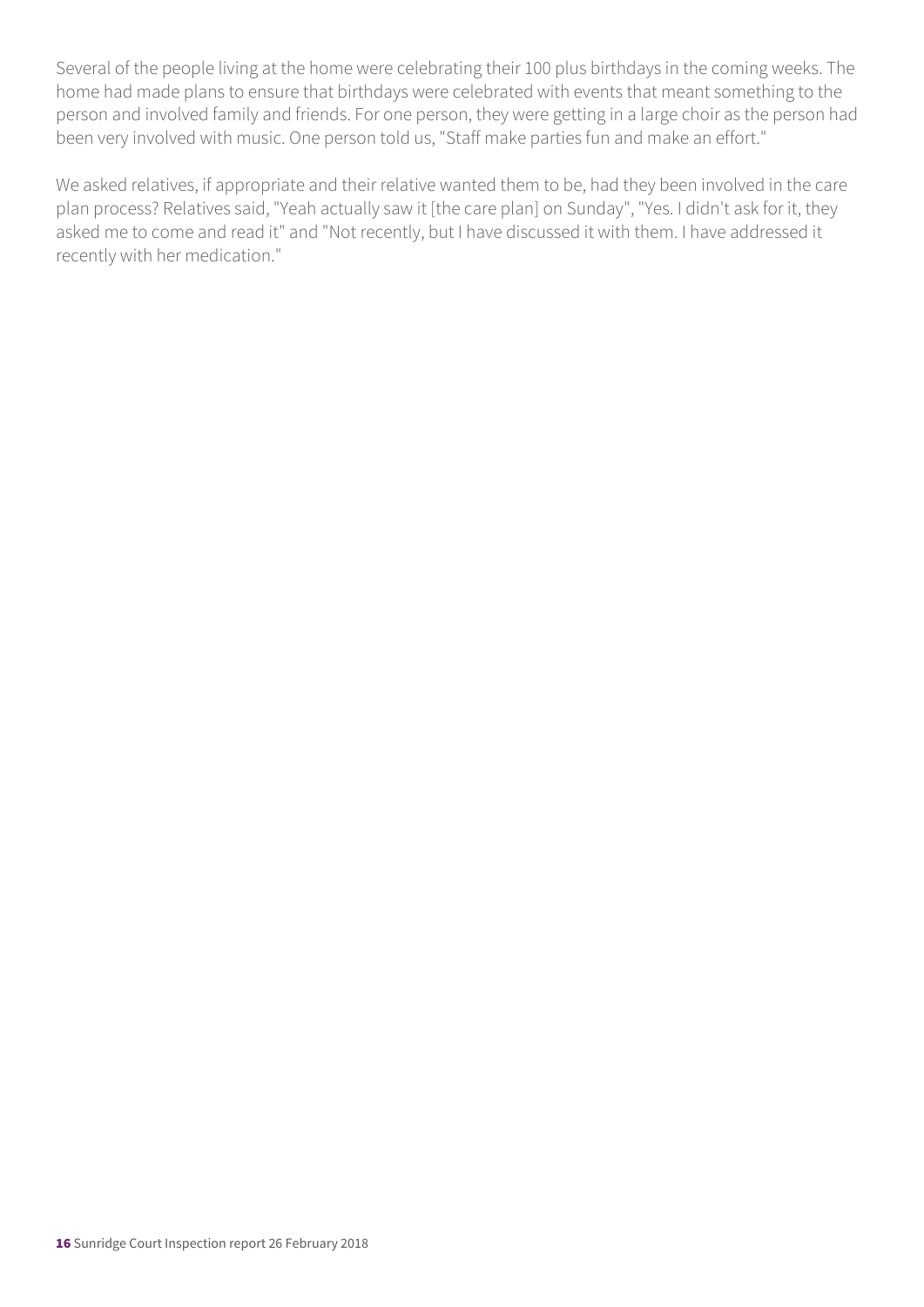## Is the service responsive?

## Our findings

Care plans were detailed and person centred and people told us that they were involved in creating their care plans. Care plans contained practical information as well as information on people's personal preferences. There were comprehensive records of people's backgrounds, medical and personal histories which staff were aware of when we talked to them.

Where people were self-caring, their care plans were clear on what staff should be aware of. For example, one person's care plan stated, '[Person] is self-caring. Does not require assistance with personal care or dressing. [Person] may need help and support if they are unwell or their gout flares up'.

People living at Sunridge Court were generally very active. People told us that they attended activities in the community and one person said she continued to drive, "As long as my doctor lets me." We observed that people were able come and go from the home as they wished. One person said, "I like to go for a walk not to a particular place. I always tell them at the front desk." People that we spoke with talked about the "lovely large garden" and that they always had access to it. There was a visiting hairdresser that people were able to make an appointment with and the home had a small hairdressing salon. People were waiting for hairdresser appointments and one person commented afterwards they found it, "So refreshing."

We saw that there was an activities timetable and any planned activities were displayed on the home's notice board in the hallway. The home had an activities coordinator that helped plan activities and people told us that they had input into what activities they wished to do. There was a mixture of indoor and outdoor activities. Recent activities included a visiting lecturer from the RAF museum and an art history lecture. The executive director also told us about a scheme that people participated in where garden pots in the local community were maintained and planted by some of the people living at the home. There were also chair based exercise sessions twice a week, bingo, art and craft classes, poetry reading and a current affairs group.

We were told about an activity that people had decided they wanted to complete and had been set up with the activities coordinator in conjunction with the local authority. This was a local initiative to make 'fidget blankets' for people in other care homes that were living with dementia and/or sensory problems. The fidget blankets were large pieces of felt with objects such a different buttons or types of fabric that could be used to help stimulate people. The executive director told us that, "the service users won an award and the activities coordinator took one of the residents to meet the mayor and get their certificate."

We observed a film afternoon on the second day of the inspection. This used a projector to ensure a large screen in case people had difficulty with their vision. The film also had subtitles for people that may have had difficulty with their hearing. The executive director told us, "They [people] give us suggestions, we buy DVD's and we also have a Netflix account." A relative said, "Yes she is [encouraged with activities] but by choice she picks and chooses what she wants to do and she's happier spending time in her room reading. There's never any force."

Following an event held by the home on bonfire night, one person had written to the home and said, 'Just to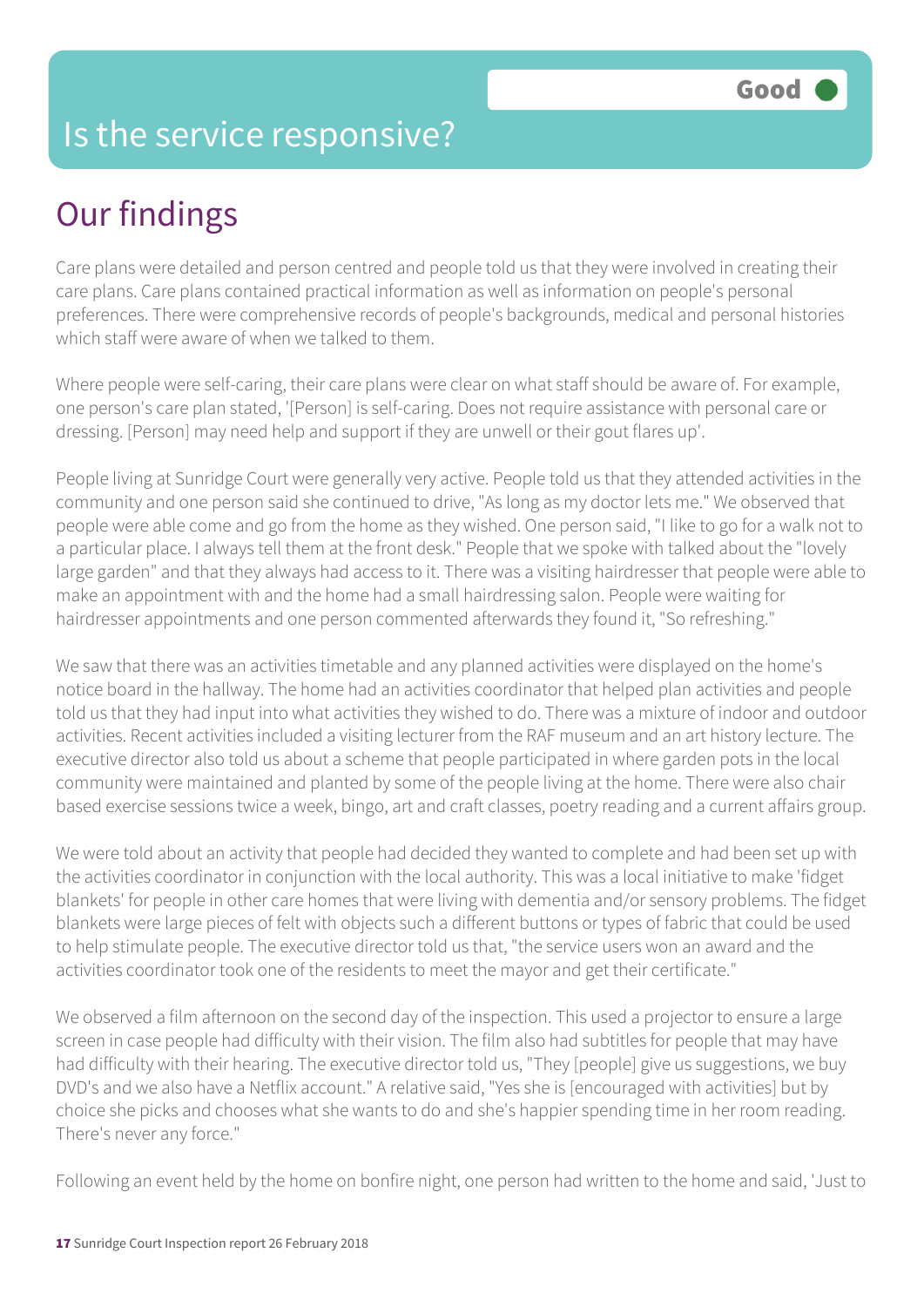say thanks so much for such a lovely, 'bang up' firework evening. It was enjoyed by everyone. Just great.' Another person had written following the homes 50th anniversary party, 'To all the staff and management at Sunridge who made the 50th anniversary such a wonderful day.'

The home used volunteers to help ensure that people had over and above the care that was provided by the home. The executive director told us that volunteers often had a role as 'befrienders', spending extra time with people that may have been less able to go out regularly. The executive director told us that people who may benefit from this were identified and it was then discussed with them. The home also had a volunteer that came in once a week with a 'pat dog'. A pat dog is a form of animal therapy and the volunteer and animal had been trained by a local animal rescue centre.

The home ensured that people were able to communicate using technology. There were two communal computers that people had access to. The executive director told us that training had been provided to people by an external company in 'helping the elderly stay connected.' Each person had their own log in details and was supported by staff if required. For one person we saw that their care plan said that they used skype to contact relatives abroad each week and were supported by staff to do so. The registered manager told us, "Every week, without fail [person] calls their relative. We help but it's so important."

People were encouraged to stay in contact with friends and family and this was documented in people's care plans. A relative said, "They invite family members to a number of events. They go to a lot of trouble to write to wider families. They encourage involvement of family." People told us that their relatives were able to visit whenever they wanted to. Relatives told us, "We always go and try to see her once a week, she's had no restrictions, she has good support of her friends. She mixes well with the rest of her residents. She likes her visitors. She had her 90th birthday in January and they were quite cooperative in helping us throw her a party and all the residents were happy about it" and "She gets a visit from me and a visit from my brother. Between us we go every week or 10 days. It's not a problem."

There were regular reviews of people's care needs. The executive director was aware that if care needs became higher than the home was able to meet then referrals to higher care services were made. The executive director said, "We only have mild dementia here. As their dementia progresses we need to find a higher support placement."

People were involved in decisions about the home. There were regular recorded residents meetings and people told us that they were able to raise anything that they wanted to. The executive director gave us an example of the downstairs toilets. As there were more female residents than male, there had been a consultation to make the toilets unisex. This had been discussed at a residents meeting and people had voted to make the facilities unisex.

The home had a complaints procedure that was available for staff and people to read. People and relatives said that they had been given information by the home on how to complain but that they would talk to the registered manager or executive director if they needed to. People that we spoke with were positive about the complaint's procedure and some comments we received included, "There is a committee if you have cause for complaint you go to that committee" and "There is always room for improvement. Staff will always listen to any complaints." A relative said that if they had any concern or reason for complaint they would email and it would be responded to immediately. We observed that a person asked the executive director if they could speak to her about something and she immediately made herself available.

The home had received 17 complaints since the last inspection, the majority of which were around food. Where a complaint had been made, we saw that this had been investigated, an outcome noted and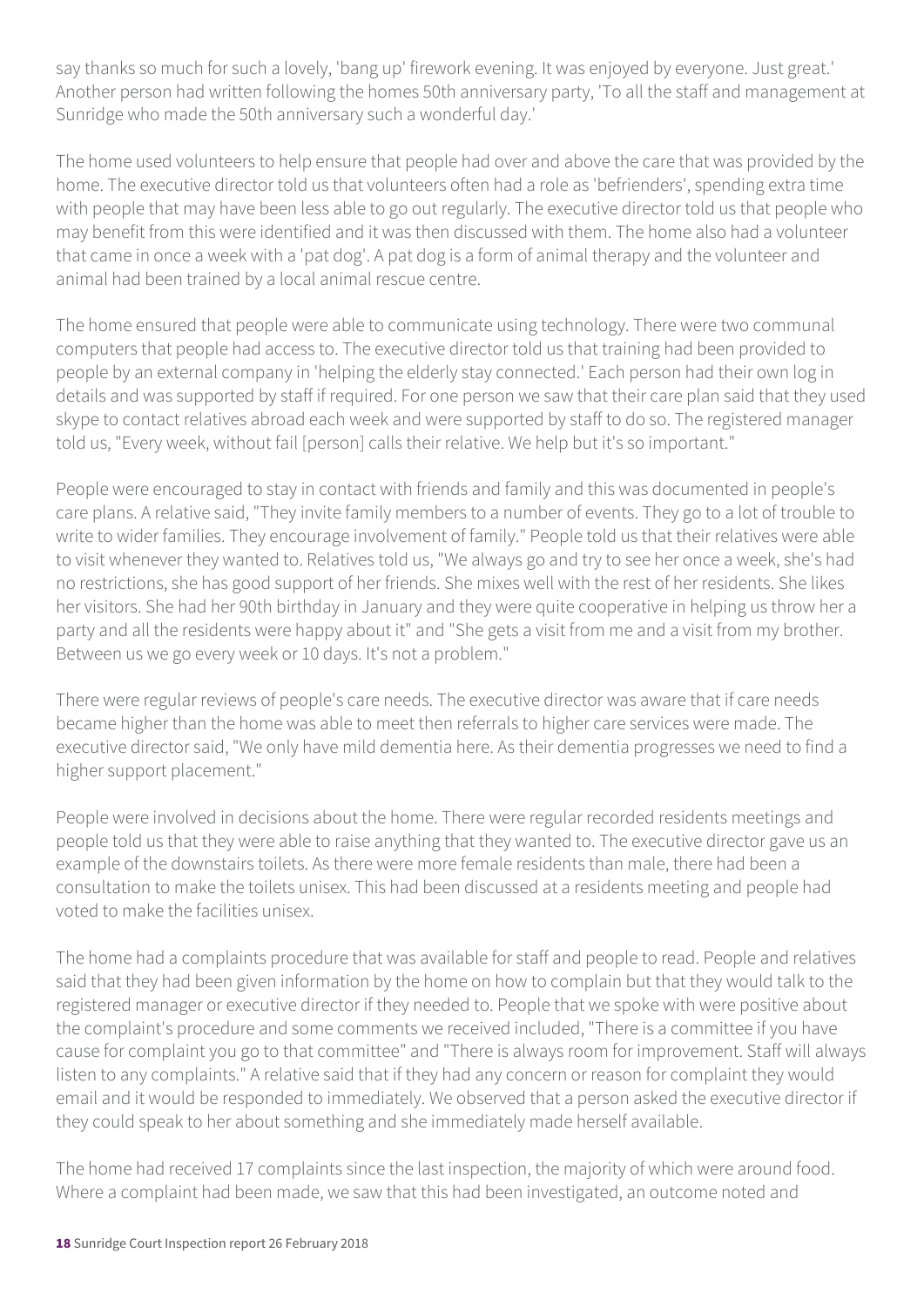feedback provided to the complainant in line with the providers complaints policy. The executive director told us, "We take complaints seriously and even minor issues we log as complaints and look into."

The home had also received written compliments which included, 'Your support has been exceptional and made our lives less difficult' and 'Thank you so much for all you have done for mum and our family.'

There were appropriate arrangements in place for end of life care and staff had received training in working with people at the end of their lives. There was detailed guidance for staff on dealing with individuals at the end of their life with dignity and respect and ensuring the person's wishes were carried out. There was also a section called 'anything you would not like to happen?' For example, this included things like, not being able to contact family members or not having an appropriate religious funeral. Where relatives had been involved in planning the care, this had been documented. A staff member told us, "We have had training in end of life care. I've sat with a resident when they are about to pass and been there when they take their last breath. It's part of caring for them."

One person's relative wrote to thank the home for ensuring that they were able to hold the Shiva at the home following their relative's passing. Shiva is an element of Jewish mourning following a person's passing and is usually held in the person's home. The relative commented, 'Thank you for letting me have the Shiva at Sunridge. I would like to thank you and all the staff at Sunridge Court for their kindness and care and support. It has meant a lot to mummy and me to have been looked after with such care and kindnesses.'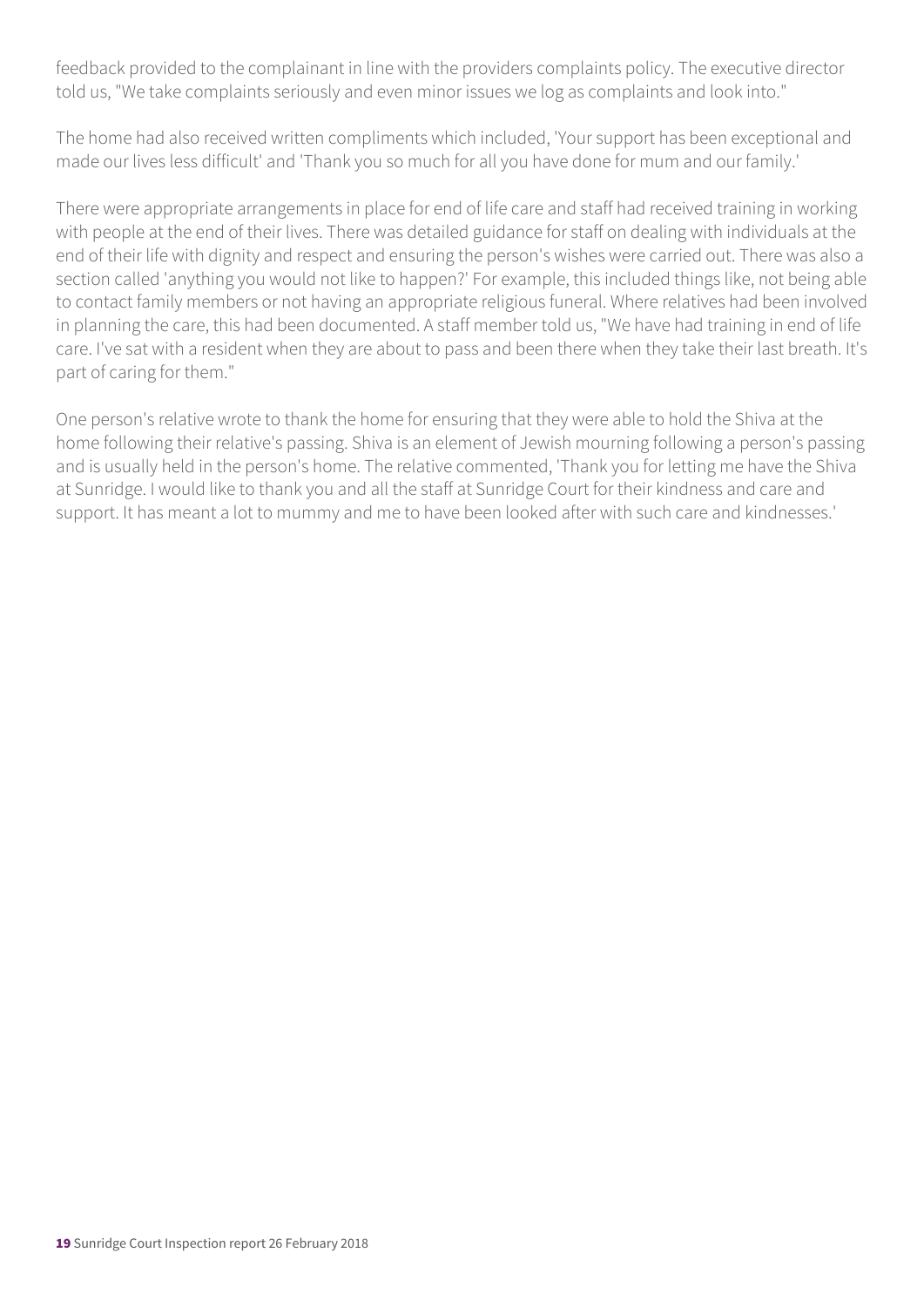## Our findings

There was a positive open culture within the service. The manager knew people using the service well and both people and staff were encouraged to voice their views and opinions. Staff were positive about working at the home and aware of the management structure. Staff told us, "[The registered manager] is really good and really caring about us and the residents. Always telling us about updates", "I feel supported. It's not like you don't know the chain of command. They're [the executive director and registered manager] always visible and their number is always available if you need to speak to them at night" and "The home is really well run. Residents are always the most important thing."

People told us that they knew the names of staff and referred to the executive director and registered manager by name. We observed people greeting the executive director and registered manager throughout the inspection and people clearly knew who they were. Relatives commented, "I think it's well run. The management seems very good and pleasant and you can talk to them" and "It's very personal, they're very caring. Overall it's a very well run home." Another relative told us that the management had, "Grown in structure" and improved and, "They seem to know people's little ways better."

Management had a consistent clear vision and strong values which was reflected when talking to staff and healthcare professionals. Staff were aware of the values of the home and had been trained in this during induction.

We saw regular audits of various aspects of the service. This included infection control, environmental audits, care plan and risk assessment audits and medicines audits. Staff files were audited on a six monthly basis. Where issues were identified, we saw that there were plans in place to address any issues found.

There were records of regular staff meetings that allowed staff to discuss care needs and development of the service. Staff told us that they could talk to the registered manager at any time.

The executive director and registered manager produced a monthly newsletter that was distributed to people and relatives. This was pictorial and contained information about the home, upcoming events, planned activities and information from residents meetings. We also saw that each month the newsletter produced a report on call bell analysis including how many times the call bells were rung, response times and actions to improve waiting time if necessary. Both the executive director and registered manager were passionate about communication and said they felt good communication had a positive impact on the people, relatives and healthcare professionals that they worked with.

The home completed annual surveys with people that used the service, their relatives and healthcare professionals. The most recent survey was available for people and relatives to read. Questionnaires were sent out and results collated into a short report. The survey was positive and noted any leaning for the home.

There were processes in place for the provider and registered manager to improve and share learning. The